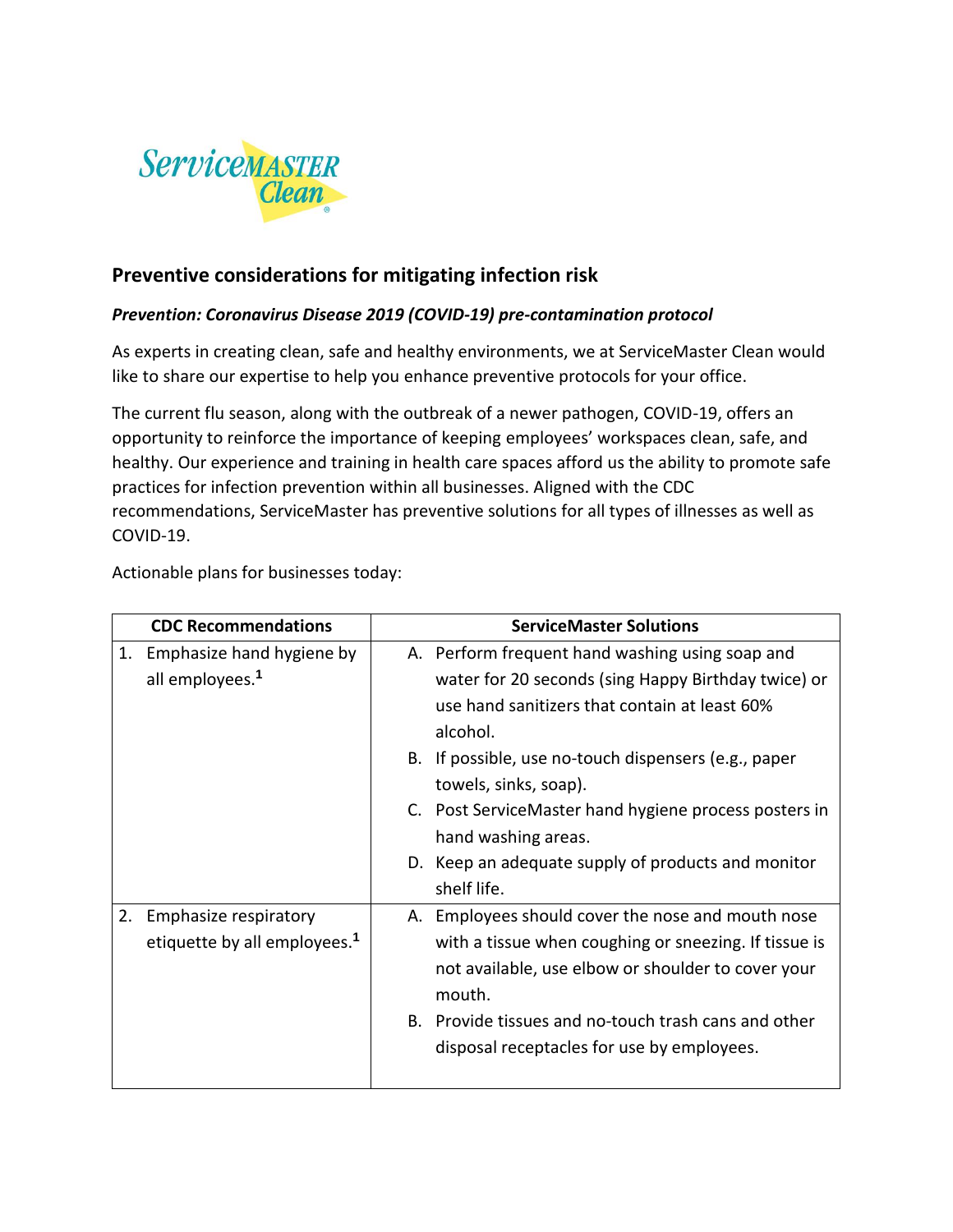|    | 3. Perform routine                     | A. Clean and disinfect high-touch surfaces in the        |
|----|----------------------------------------|----------------------------------------------------------|
|    | environmental cleaning                 | workplace nightly, focusing on common gathering          |
|    | focused on high-touch                  | areas (e.g., door handles, light switches, stair rails,  |
|    | surfaces. <sup>1</sup>                 | elevator buttons, phones, microwaves, coffee             |
|    |                                        | stations, sink handles, water fountains, chair arms,     |
|    |                                        | shared workstations or learning materials, dining        |
|    |                                        | tables).                                                 |
|    |                                        | B. Provide disposable wipes for employees to clean       |
|    |                                        | and disinfect commonly used or high-touch surfaces       |
|    |                                        | between use.                                             |
|    | 4. Encourage sick employees            | A. Actively encourage employees who have symptoms        |
|    | to stay home, separating               | of acute respiratory illness to stay home until they     |
|    | and avoiding close contact             | are free of fever (100.4° F or lower as measured by      |
|    | with people who are sick. <sup>1</sup> | an oral thermometer) and other symptoms for 24           |
|    |                                        | hours without medication.                                |
|    |                                        | B. Maintain flexible policies, consistent with public    |
|    |                                        | health guidance, that permit employees to stay           |
|    |                                        | home.                                                    |
|    |                                        | C. Avoid close contact with people who are sick.         |
|    |                                        | D. Avoid touching your eyes, nose, and mouth.            |
| 5. | Advise employees to take               | A. Check CDC travelers' health notices, especially       |
|    | safe travel steps. <sup>1</sup>        | when traveling internationally.                          |
|    |                                        | B. Have a plan for employees if they become sick         |
|    |                                        | during travel; promptly call a provider for help if      |
|    |                                        | needed.                                                  |
| 6. | Additional measures with               | A. Make sure employees notify their supervisors if       |
|    | COVID-19: Employees who                | they have a family member who is sick at home            |
|    | are well but have a family             | with COVID-19.                                           |
|    | member with COVID-19                   | B. In that case, notify other employees of potential     |
|    | should notify their                    | exposure while maintaining confidentiality.              |
|    | supervisor and other                   | C. If possible, have plans in place for working remotely |
|    | employees in the                       | in the event of an outbreak.                             |
|    | workplace. <sup>1</sup>                |                                                          |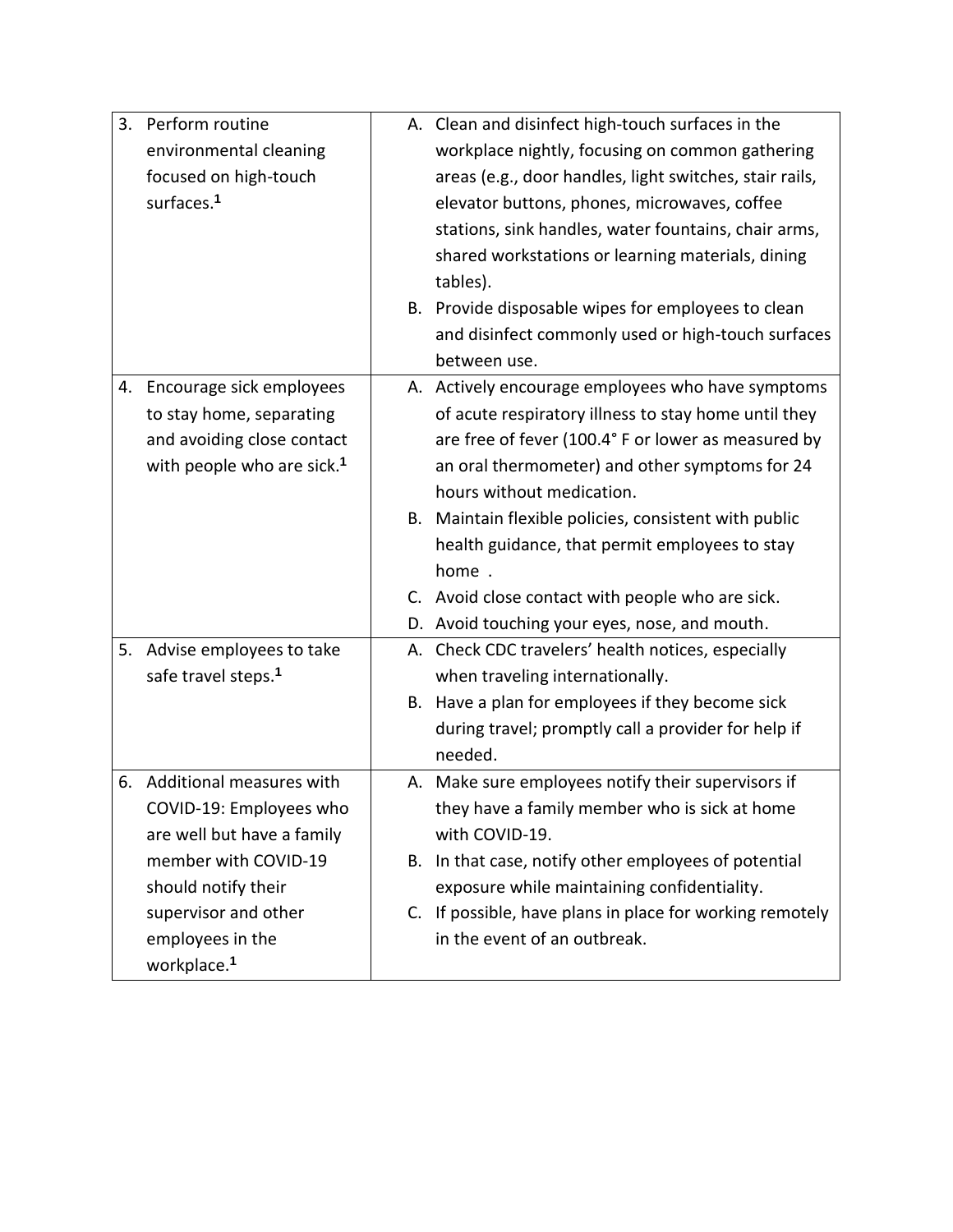# *Frequently asked questions:*

### **What is Coronavirus, COVID-19?**

COVID-19 is an enveloped virus causing mild to severe respiratory illness that can spread from person to person. It was first identified during an investigation into an outbreak in Wuhan, China. **2**

# **What are the symptoms of COVID-19?**

Symptoms can include fever, cough, and shortness of breath, which may appear 2-14 days post exposure. **2**

# **How does COVID-19 spread?**

The virus is thought to spread mainly from person to person between those in close contact (within ~6 feet) and through respiratory droplets produced when an infected person coughs or sneezes. It may be possible for a person to get the virus by touching a surface or object and then touching their own nose, mouth, or possibly eyes, although at this time this is not thought to be the main way the virus spreads. **2**

# **What are simple, everyday actions to help prevent the spread of respiratory viruses?**

- Avoid close contact with people who are sick.
- Avoid touching your nose, mouth, and eyes with unwashed hands.
- Wash your hands often with soap and water for at least 20 seconds. If soap and water are unavailable, use alcohol-based hand sanitizer with at least 60% alcohol. **2**

# **Which disinfectants are effective against COVID-19?**

Because the virus is so new, the EPA has not tested and established efficacy protocols or inactivation claims. The EPA has issued "Guidance to registrants: process for making claims against emerging viral pathogens not on EPA-registered disinfectant labels," **<sup>3</sup>** which at this time establishes approved products. An eligible product must meet the criteria in the document in order to make limited claims about disinfectant efficacy.

ServiceMaster disinfectants that can make this claim in line with dwell times and product labels are Peridox, Virex Plus, Sanimaster 7, Sanimaster 6, and Decon 30.

### **What is disinfectant dwell time?**

Dwell time is the required period that a surface must remain wet in order for a disinfectant to achieve full efficacy.